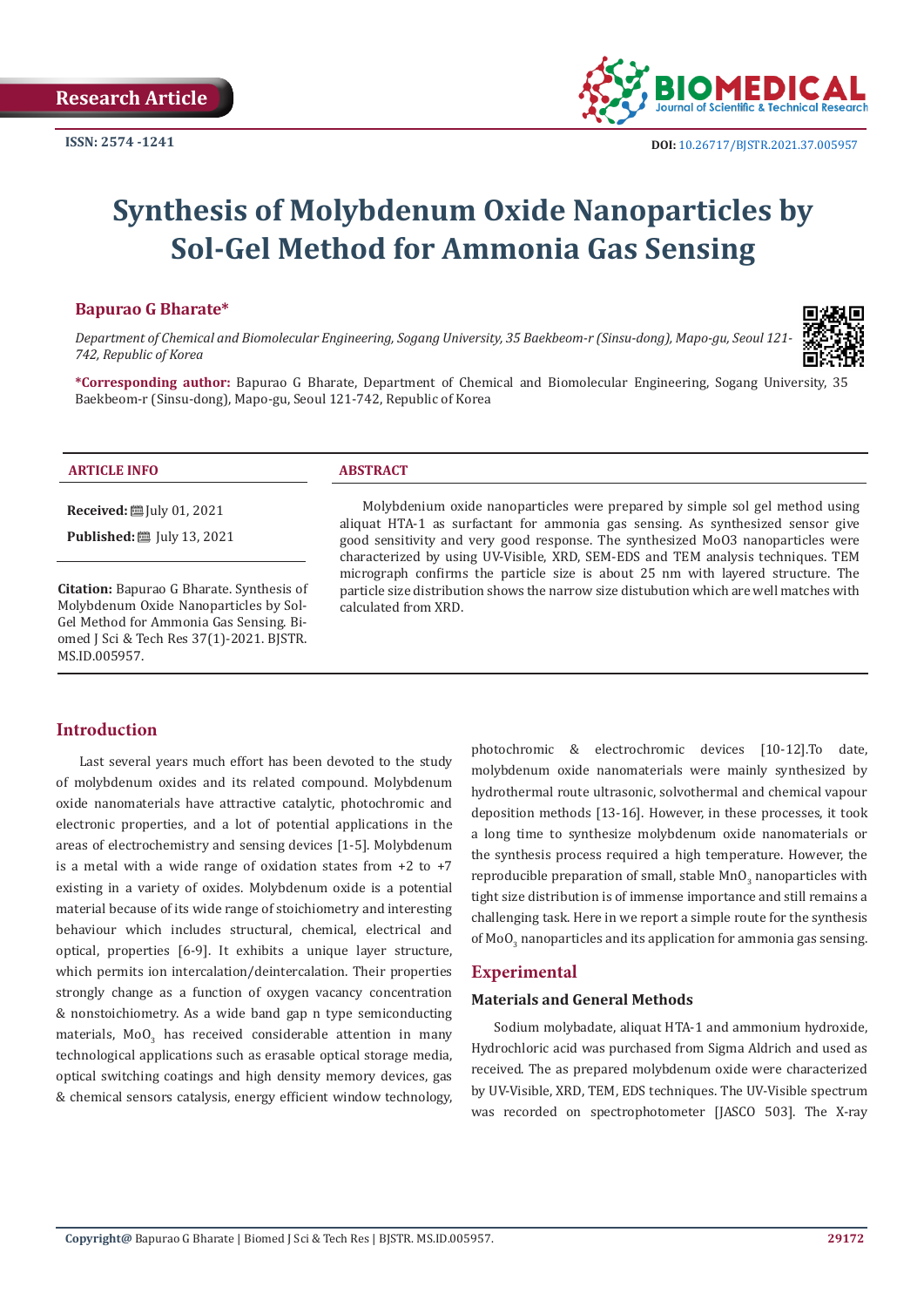powder diffraction patterns were recorded on Bruker 8D advanced X-ray diffractometer using CuKα radiation of wavelength = 1.54056 Å. TEM analysis was carried out with JEM 2000EXII /JEOL Ltd. (JAPAN) operated at 200kv. In a typical procedure, 2 g of sodium molybdate was dissolved in 50 ml of distilled water in a 250 ml beaker to it add diluted solution of 2 ml Aliquat HTA-1. Then to the above solution 5 ml of hydrochloric acid was added drop wise with constant stirring for about 1 hours then adjust the temp at about 80°C for 1-2 h. Then the final products Molybdenium oxide was obtained by heating above precipitate at 400°C for 4 hours. After the completion of the reaction, we get black colored powder of  $MoO<sub>3</sub>$ nanoparticles in quantitative yield. The yield of  $\texttt{MOO}_3$  nanoparticles is about 86 % which is quite good.

# **Results and Discussion**

**Synthesis and Characterization**



**Figure 1:** XRD of as-prepared MnO<sub>3</sub> nanoparticles.

The as synthesized MoO $_3$  nanoparticles was subjected to powder x-ray diffraction analysis. A Cu k-alpha (1.54 A°) radiation was used with 2  $\Theta$  ranging from 6-90°. The X- ray diffraction pattern shown in Figure 1 explains the crystal structure and phase composition of  $\mathsf{MoO}_3$  nanoparticles. The sharp diffraction peaks suggest crystalline nature of nanomaterials. The Figure 2 shows that the XRD peaks were observed at 10, 13.66, 24.82, 32.01, 45.72, 56.78, 66.48, 75.54, 84.22. The XRD analysis confirmed that the obtained product was  $\texttt{MoO}_{\texttt{3}}$  nanoparticles. The size and morphology of product were examined by transmission electron microscope (TEM). The TEM micrograph reveals that the size distribution of the nanoparticles was uniform. The size of the MoO $_3$  nanoparticles was ranging from 20-25 nm. The morphological studies revealed that layered  $MoO<sub>3</sub>$ is formed. Energy dispersive X-ray spectra were also recorded to determine the chemical composition of  $\text{MoO}_3$  nanoparticles. The uniform distribution and composition of the MoO<sub>3</sub> nanoparticles was evaluated by energy dispersive X-ray spectroscopy. From EDS spectra one can obviously see that the signals of O and Mo elements

appear in the EDX spectra, which further substantiates that the nanoparticles are composed of molybdenum oxide. The atomic ratio of Mo to O was measured to be 1:3, corresponding to the chemical composition of MoO<sub>3</sub>. The existence of MoO<sub>3</sub> was also confirmed by the mapping of Mo and O signals. EDS mapping confirms the presence of Mo and oxygen in micrograph. The UV-visible spectrum of as synthesized MoO $_3$  nanoparticles was recorded. The absorption spectrum exhibit the maximum absorption λmax at 398 nm. The prominent peak observed at 398 nm is due to absorption of surface plasmones. Particle size distribution studies have been carried out by dynamic light scattering techniques (DLS) via Laser input energy of 632 nm. This is shown in Figure 3. It was observed that  $MoO<sub>3</sub>$ Nanoparticles have narrow size distribution within the range of about 20-32 nm [17-20].



**Figure 2:** TEM images of as-prepared MnO<sub>3</sub> nanoparticles.



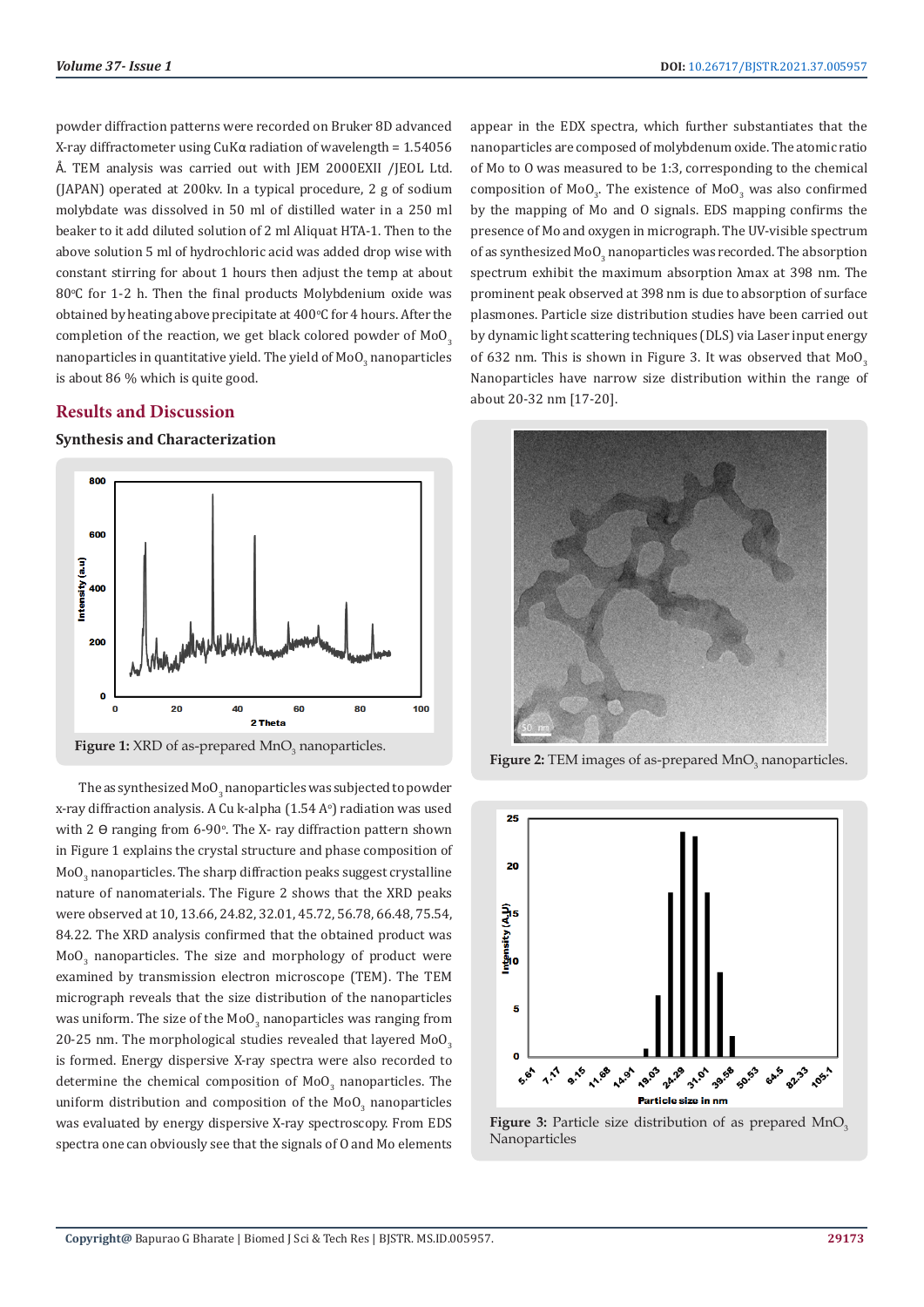#### **Gas Sensing Property**



**Figure 4:** Effect of Gas concentration on the sensitivity of  $MoO<sub>3</sub>$  Pellet (a) and response time (b).

The ammonia gas sensing studies of as synthesized  $MoO<sub>3</sub>$ nanoparticles have been carried out and the result is shown in Figure 4. The gas sensitivity was measured at various temperatures in the range of  $100^{\circ}$ C to  $400^{\circ}$ C. Figure 4a shows that 3 to 6 mole % shows very good sensitivity and response time. The as prepared MoO<sub>3</sub> was mixed with PVA (2 %) as binder and then pressed into pellets of 1.67 cm diameter and 0.12-0.25 cm thicknesses under the pressure of 10 tons. These pellets were heated in air at 600ºC to remove adhesive. The gas sensitivity sensors were fabricated by pressing the MoO<sub>3</sub> nanoparticles into an accurate weight and then a pellet of 10 mm in diameter and 1mm in thickness is formed. The wire embedded as an electrode for sensing the Gas was used and the sensors were mounted into a specially designed Quartz cell. When the sensor absorbs the gas, the redox reaction takes place and it changes the resistance. The reducing gas used in the present study is ammonia. The concentration of ammonia gas was controlled by adjusting the flow rate ratios of target gases to dry air. The sensitivity of the sensors is expressed as the ratio of the air resistance to gas resistance, i.e.  $=$  R air  $/$  R gas was measured in the temperature range of 200ºC to 350ºC in a dynamic flow system. The measurements were performed inside a closed chamber at different temperatures. Gas mixtures were obtained by means of mass flow controllers and driven into the test chamber. A known

amount of target gas is mixed in air and injected to the measuring cell at a flow rate of 1000 cc per minute of air, which is a carrier gas. A previous stabilization treatment is performed to reach a stable conductance value before making the test. Ammonia gas was used for the gas sensitivity measurements. For characterization of gas sensing properties the sensor element were placed in a 1000 cc, in a temperature controlled gas chamber. A typical gas measurements sequence containing predetermined intervals, in which the sensors were exposed to gas atmospheres. After completion of one sequence, the sensors and measurement cycle was repeated. The resistance response of each sensor structure was transformed into a sensitivity value using commonly used formula for the gases as given as

$$
S = (R \, air - R \, gas) / R \, air
$$

Where R gas is sensors resistance influenced by the ammonia gas and R air is the Resistance in the air showing the dynamic response of MoO $_3$  pellet 100% gas sensors to 1000 ppm ammonia measured at room temperature. The gas sensitivity of MoO $_3$  pellets treated at 700ºC to 800ºC exhibit the highest linear decrease of the resistivity with gas concentration. The reaction time is about 20 sec to 30 sec for sample with MoO $_3$  100% sample gas sensor at room temperature. The relative resistivity of the as syntheiszed sensor becomes stable after 20-255 ammonia exposures.

# **Conclusion**

In conclusion, The  $M_3$  nanoparticles of narrow size distribution was synthesized and characterized successfully. XRD pattern showed that phase pure  $\text{MoO}_3$  nanoparticles are formed. TEM study showed that the particle size of MoO<sub>3</sub> nanoparticles is about 25 nm. The advantages of this method are simplicity of the process, short duration, energy saving, accessible for auxiliary materials, non-sophisticated equipment and structures with high efficiency. The experimental results confirm that gas sensor based on MnO<sub>2</sub> pellets sensitive layer are of great interest for gas detection.

# **References**

- 1. Dey A (2018) Materials Science and Engineering: B 229: 206-217.
- 2. Sui X, Downing JR, Hersam MC, Chen J (2021) Materials today.
- 3. Wang J, Peng S, Xu L, Zeng W (2020) Front Chem 8: 339.
- 4. Buono-Core GE, Klahn AH, Castillo C, Muñoz E, Manzur C, et al. (2014) J of Non-Crystalline Solids 387(1): 21-27.
- 5. Hu B, Mai L, Chen W, Yang F (2009) ACS Nano 3(2): 478-482.
- 6. Kwak DW, Lei Y, Maric R (2019) Talanta 204: 713-730.
- 7. Manivel A, Lee GJ, Chen CY, Chen JH, Ma SH, et al. (2015) Mater Res Bull 62: 184-191.
- 8. Bai S, Chen S, Chen L, Zhang K, Luo R, et al. (2012) Sensors and Actuators B: Chemical 174: 51-58.